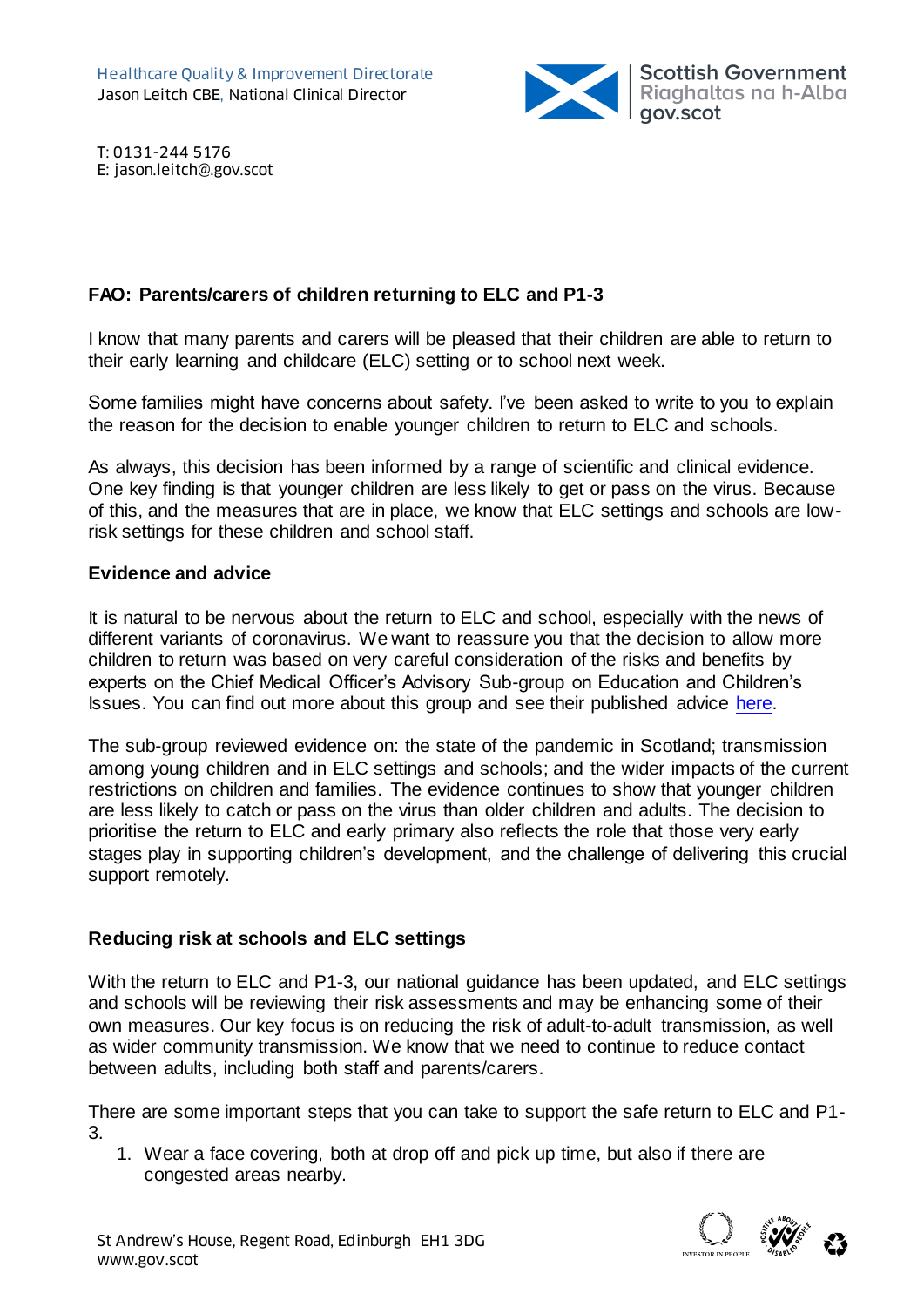- 2. Reduce congestion at pick up/drop off time. Please limit it to one adult at drop off/pick up time.
- 3. Keep 2 metres away from other adults, whether you are waiting for your child or walking to or from school or nursery and avoid gathering in groups with other parents. (Even if you can maintain 2 metres distance you may create congestion that makes it difficult for others to keep a safe distance when they pass.)
- 4. Avoid car shares and limit use of public transport.
- 5. Be vigilant for any symptoms in your household, and follow the Test and Protect guidance if anyone displays symptoms.

I know that your schools or ELC settings have their own plans to reduce risk, so they may have specific instructions that they'd like you to follow.

### **Reducing risk at home**

It is important that we don't treat the return to school/ELC as an indication that we can relax the rules elsewhere, as this could lead to an increase in community transmission. While children are mixing at their ELC settings or school, it's still important that they don't start having indoor play dates at home. We know it is important for children's wellbeing to be able to play with friends, but, for now, it's really important that this is outdoors.

There are two reasons for this:

- 1. We need to take things slowly. With some children returning to ELC and school, we will be able to monitor the impact this has. If we go back to 'normal' we risk increasing transmission to levels that mean we need to close schools and childcare settings again.
- 2. Household mixing in our home environments is likely to be higher risk than mixing in ELC settings or schools, where adherence to strict guidance is monitored. Simply put, children are more likely to pass on the virus to each other in the home environment.

Please also remember that return to school and childcare does not mean that you should stop working from home, if you're able to do so.

# **Older children**

If you have children in P4-S3 then they won't be returning to school on 22 February, with the exception of key worker and vulnerable children who are already attending when necessary. We are unlikely to have more children return to school before 15 March, at the very earliest.

If your child is in S4-S6 you will be aware that a very limited number of senior phase learners will return next week on a part-time basis for essential in-school practical work only. There will also be small increases in children and young people with additional support needs attending school where there is a demonstrable and immediate need but it remains too soon to make any further commitments regarding all other in-person provision. Schools will be in touch about what this means for individual pupils.

# **Support and advice**

This is hard for all families, but the continued restrictions at home and across society are enabling us to reopen ELC and P1-3 from 22 February. I appreciate your support in keeping community transmission rates down.